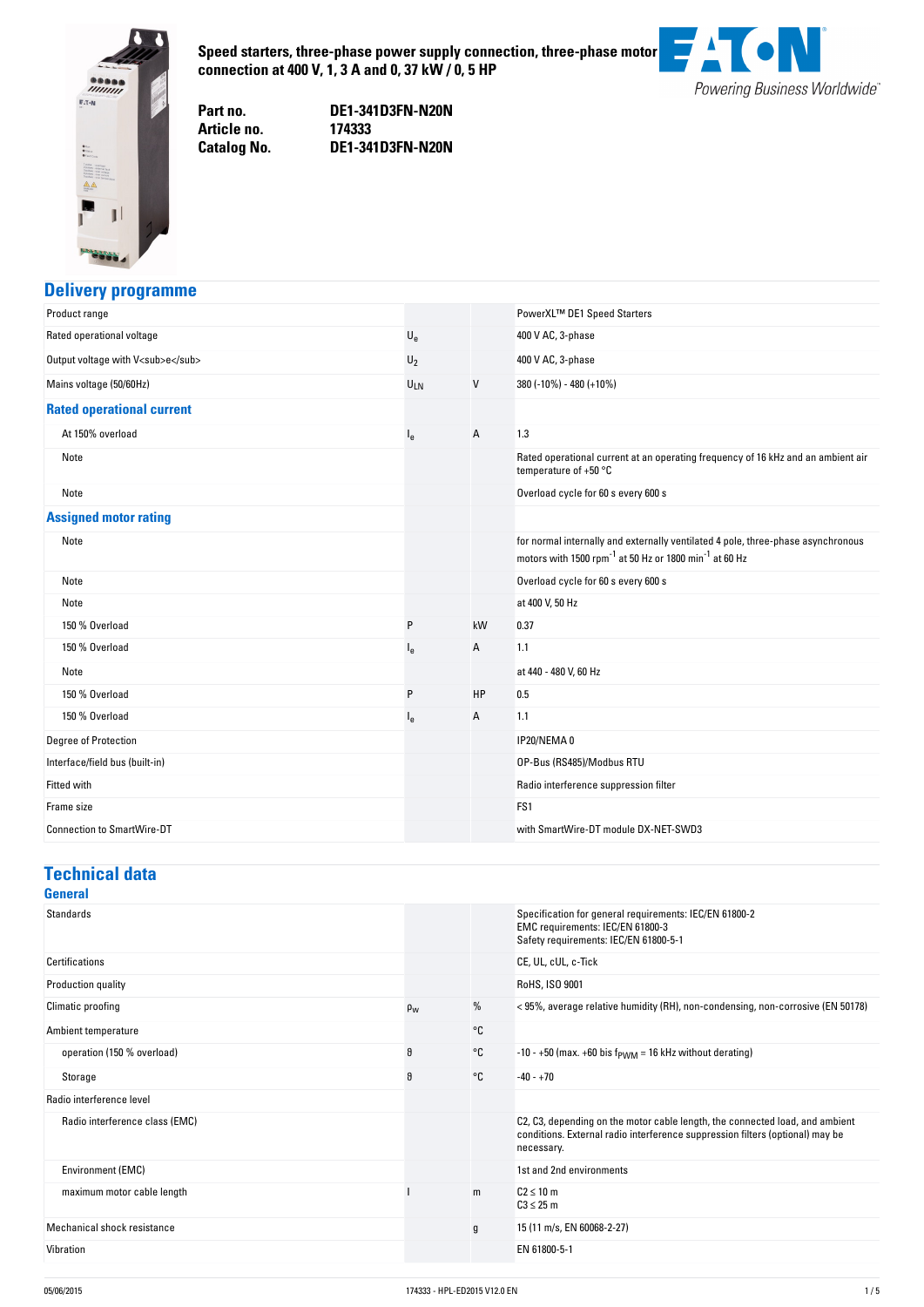| Altitude                                             |                           | m   | 0 - 1000 m above sea level<br>above 1000 m with 1 % performance reduction per 100 m<br>max. 2000 m                                                                 |
|------------------------------------------------------|---------------------------|-----|--------------------------------------------------------------------------------------------------------------------------------------------------------------------|
| Degree of Protection                                 |                           |     | IP20/NEMA0                                                                                                                                                         |
| Protection against direct contact                    |                           |     | BGV A3 (VBG4, finger- and back-of-hand proof)                                                                                                                      |
| <b>Main circuit</b>                                  |                           |     |                                                                                                                                                                    |
| Supply                                               |                           |     |                                                                                                                                                                    |
| Rated operational voltage                            | $\mathsf{U}_{\mathrm{e}}$ |     | 400 V AC, 3-phase                                                                                                                                                  |
| Mains voltage (50/60Hz)                              | ULN                       | V   | 380 (-10%) - 480 (+10%)                                                                                                                                            |
| Input current (150% overload)                        | <sup>I</sup> LN           | Α   | 1.7                                                                                                                                                                |
| Supply frequency                                     | $f_{LN}$                  | Hz  | 50/60                                                                                                                                                              |
| Frequency range                                      | $f_{LN}$                  | Hz  | $45 - 66$                                                                                                                                                          |
| Mains switch-on frequency                            |                           |     | Maximum of one time every 30 seconds                                                                                                                               |
| Power section                                        |                           |     |                                                                                                                                                                    |
| Overload current (150% overload)                     | Ιг.                       | Α   | 1.95                                                                                                                                                               |
| max. starting current (High Overload)                | Iн                        | %   | 200                                                                                                                                                                |
| Note about max. starting current                     |                           |     | for 1.875 seconds every 600 seconds                                                                                                                                |
| Output voltage with Ve                               | $U_2$                     |     | 400 V AC, 3-phase                                                                                                                                                  |
| <b>Output Frequency</b>                              | f <sub>2</sub>            | Hz  | $0 - 50/60$ (max. 300)                                                                                                                                             |
| Switching frequency                                  |                           | kHz | 16                                                                                                                                                                 |
|                                                      | f <sub>PWM</sub>          |     | adjustable 4 - 32 (audible)                                                                                                                                        |
| <b>Operation Mode</b>                                |                           |     | U/f control<br>Speed control with slip compensation                                                                                                                |
| Frequency resolution (setpoint value)                | $\Delta f$                | Hz  | 0.025                                                                                                                                                              |
| Rated operational current                            |                           |     |                                                                                                                                                                    |
| At 150% overload                                     | $I_{e}$                   | Α   | 1.3                                                                                                                                                                |
| Note                                                 |                           |     | Rated operational current at an operating frequency of 16 kHz and an ambient air<br>temperature of +50 °C                                                          |
| Maximum leakage current to ground (PE) without motor | <b>IPE</b>                | mA  | $<$ 3,5 AC, $<$ 10 DC                                                                                                                                              |
| Fitted with                                          |                           |     | Radio interference suppression filter                                                                                                                              |
| Frame size                                           |                           |     | FS1                                                                                                                                                                |
| Motor feeder                                         |                           |     |                                                                                                                                                                    |
| Note                                                 |                           |     | for normal internally and externally ventilated 4 pole, three-phase asynchronous<br>motors with 1500 rpm <sup>-1</sup> at 50 Hz or 1800 min <sup>-1</sup> at 60 Hz |
| Note                                                 |                           |     | Overload cycle for 60 s every 600 s                                                                                                                                |
| Note                                                 |                           |     | at 400 V, 50 Hz                                                                                                                                                    |
| 150 % Overload                                       | P                         | kW  | 0.37                                                                                                                                                               |
| Note                                                 |                           |     | at 440 - 480 V, 60 Hz                                                                                                                                              |
| 150 % Overload                                       | P                         | HP  | 0.5                                                                                                                                                                |
| Apparent power                                       |                           |     |                                                                                                                                                                    |
| Apparent power at rated operation 400 V              | S                         | kVA | 0.9                                                                                                                                                                |
| Apparent power at rated operation 480 V              | S                         | kVA | 1.08                                                                                                                                                               |
| <b>Braking function</b>                              |                           |     |                                                                                                                                                                    |
| Standard braking torque                              |                           |     | max. 30 % $M_N$                                                                                                                                                    |
| DC braking torque                                    |                           |     | 100 %, adjustable                                                                                                                                                  |
| <b>Control section</b>                               |                           |     |                                                                                                                                                                    |
| Reference voltage                                    | $\mathsf{U}_\mathsf{S}$   | V   | 10 V DC (max. 0.2 mA)                                                                                                                                              |
| Analog inputs                                        |                           |     | 1, parameterizable, 0 - 10 V DC, 0/4 - 20 mA                                                                                                                       |
| Digital inputs                                       |                           |     | 4, parameterizable, 10 - 30 V DC                                                                                                                                   |
| Relay outputs                                        |                           |     | 1, parameterizable, N/O, 6 A (250 V, AC-1) / 5 A (30 V, DC-1)                                                                                                      |
| Interface/field bus (built-in)                       |                           |     | OP-Bus (RS485)/Modbus RTU                                                                                                                                          |
| <b>Assigned switching and protective elements</b>    |                           |     |                                                                                                                                                                    |
| Power Wiring                                         |                           |     |                                                                                                                                                                    |
| Safety device (fuse or miniature circuit-breaker)    |                           |     |                                                                                                                                                                    |
| IEC (Typ B, gG)                                      |                           |     | <b>FAZ-B6/3</b>                                                                                                                                                    |
| UL (Class CC or J)                                   |                           | Α   | 6                                                                                                                                                                  |
| Mains contactor                                      |                           |     |                                                                                                                                                                    |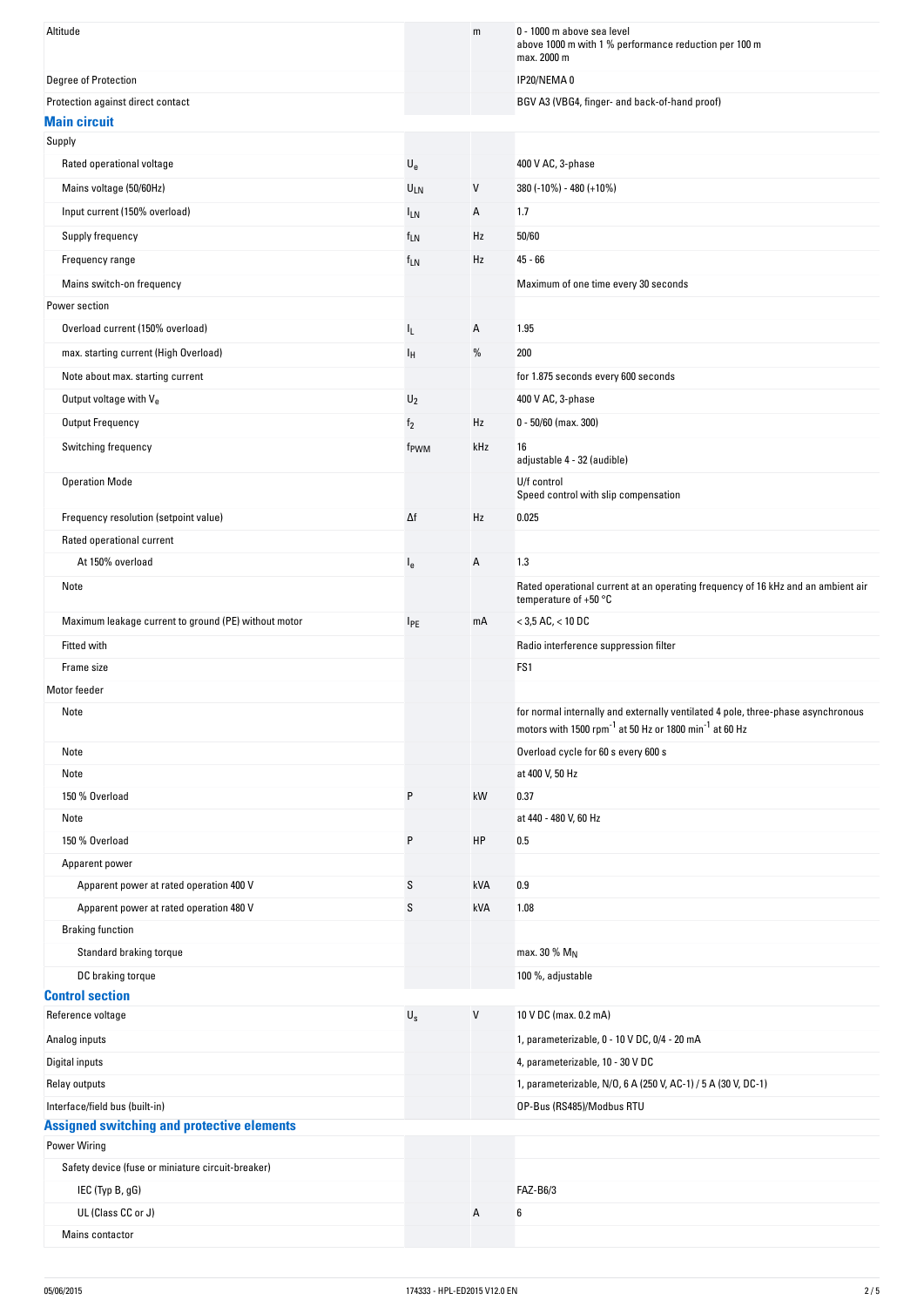| 150 % overload (CT/I <sub>H</sub> , at 50 °C)        | DILEM-                                                                                                                              |
|------------------------------------------------------|-------------------------------------------------------------------------------------------------------------------------------------|
| 110 % overload (VT/I <sub>I</sub> , at 40 °C)        | DILM7-                                                                                                                              |
| Main choke                                           |                                                                                                                                     |
| 150 % overload (CT/ $I_H$ , at 50 °C)                | DX-LN3-004                                                                                                                          |
| Radio interference suppression filter (external)     | DX-EMC34-008-FS1                                                                                                                    |
| Note regarding radio interference suppression filter | Optional external radio interference suppression filter for longer motor cable<br>lengths and for use in different EMC environments |
| Motor feeder                                         |                                                                                                                                     |
| motor choke                                          |                                                                                                                                     |
| 150 % overload (CT/I <sub>H</sub> , at 50 °C)        | DX-LM3-005                                                                                                                          |
| Sine filter                                          |                                                                                                                                     |
| 150 % overload (CT/I <sub>H</sub> , at 50 °C)        | DX-SIN3-004                                                                                                                         |

## **Design-verification-as-per-IEC/EN-61439**

| Technical data for design verification                                                                                    |                  |    |                                                                                                                                     |
|---------------------------------------------------------------------------------------------------------------------------|------------------|----|-------------------------------------------------------------------------------------------------------------------------------------|
| Rated operational current for specified heat dissipation                                                                  | $I_{n}$          | A  | 1.3                                                                                                                                 |
| Equipment heat dissipation, current-dependent                                                                             | $P_{\text{vid}}$ | W  | 18                                                                                                                                  |
| Operating ambient temperature min.                                                                                        |                  | °C | $-10$                                                                                                                               |
| Operating ambient temperature max.                                                                                        |                  | °C | 50                                                                                                                                  |
| IEC/EN 61439 design verification                                                                                          |                  |    |                                                                                                                                     |
| 10.2 Strength of materials and parts                                                                                      |                  |    |                                                                                                                                     |
| 10.2.2 Corrosion resistance                                                                                               |                  |    | Meets the product standard's requirements.                                                                                          |
| 10.2.3.1 Verification of thermal stability of enclosures                                                                  |                  |    | Meets the product standard's requirements.                                                                                          |
| 10.2.3.2 Verification of resistance of insulating materials to normal heat                                                |                  |    | Meets the product standard's requirements.                                                                                          |
| 10.2.3.3 Verification of resistance of insulating materials to abnormal heat<br>and fire due to internal electric effects |                  |    | Meets the product standard's requirements.                                                                                          |
| 10.2.4 Resistance to ultra-violet (UV) radiation                                                                          |                  |    | Meets the product standard's requirements.                                                                                          |
| 10.2.5 Lifting                                                                                                            |                  |    | Does not apply, since the entire switchgear needs to be evaluated.                                                                  |
| 10.2.6 Mechanical impact                                                                                                  |                  |    | Does not apply, since the entire switchgear needs to be evaluated.                                                                  |
| 10.2.7 Inscriptions                                                                                                       |                  |    | Meets the product standard's requirements.                                                                                          |
| 10.3 Degree of protection of ASSEMBLIES                                                                                   |                  |    | Does not apply, since the entire switchgear needs to be evaluated.                                                                  |
| 10.4 Clearances and creepage distances                                                                                    |                  |    | Meets the product standard's requirements.                                                                                          |
| 10.5 Protection against electric shock                                                                                    |                  |    | Does not apply, since the entire switchgear needs to be evaluated.                                                                  |
| 10.6 Incorporation of switching devices and components                                                                    |                  |    | Does not apply, since the entire switchgear needs to be evaluated.                                                                  |
| 10.7 Internal electrical circuits and connections                                                                         |                  |    | Is the panel builder's responsibility.                                                                                              |
| 10.8 Connections for external conductors                                                                                  |                  |    | Is the panel builder's responsibility.                                                                                              |
| 10.9 Insulation properties                                                                                                |                  |    |                                                                                                                                     |
| 10.9.2 Power-frequency electric strength                                                                                  |                  |    | Is the panel builder's responsibility.                                                                                              |
| 10.9.3 Impulse withstand voltage                                                                                          |                  |    | Is the panel builder's responsibility.                                                                                              |
| 10.9.4 Testing of enclosures made of insulating material                                                                  |                  |    | Is the panel builder's responsibility.                                                                                              |
| 10.10 Temperature rise                                                                                                    |                  |    | The panel builder is responsible for the temperature rise calculation. Eaton will<br>provide heat dissipation data for the devices. |
| 10.11 Short-circuit rating                                                                                                |                  |    | Is the panel builder's responsibility. The specifications for the switchgear must be<br>observed.                                   |
| 10.12 Electromagnetic compatibility                                                                                       |                  |    | Is the panel builder's responsibility. The specifications for the switchgear must be<br>observed.                                   |
| 10.13 Mechanical function                                                                                                 |                  |    | The device meets the requirements, provided the information in the instruction<br>leaflet (IL) is observed.                         |
|                                                                                                                           |                  |    |                                                                                                                                     |

## **Technical-data-ETIM-5.0**

Low-voltage industrial components (EG000017) / Frequency controller =< 1 kV (EC001857)

| Electric engineering, automation, process control engineering / Electrical drive / Static frequency converter / Static frequency converter = < 1 kv (ecl@ss8-27-02-31-01 [AKE177010]) |    |           |  |
|---------------------------------------------------------------------------------------------------------------------------------------------------------------------------------------|----|-----------|--|
| Mains voltage                                                                                                                                                                         |    | 380 - 480 |  |
| Mains frequency                                                                                                                                                                       |    | 50/60 Hz  |  |
| Number of phases input                                                                                                                                                                |    |           |  |
| Number of phases output                                                                                                                                                               |    |           |  |
| Max. output frequency                                                                                                                                                                 | Hz | 300       |  |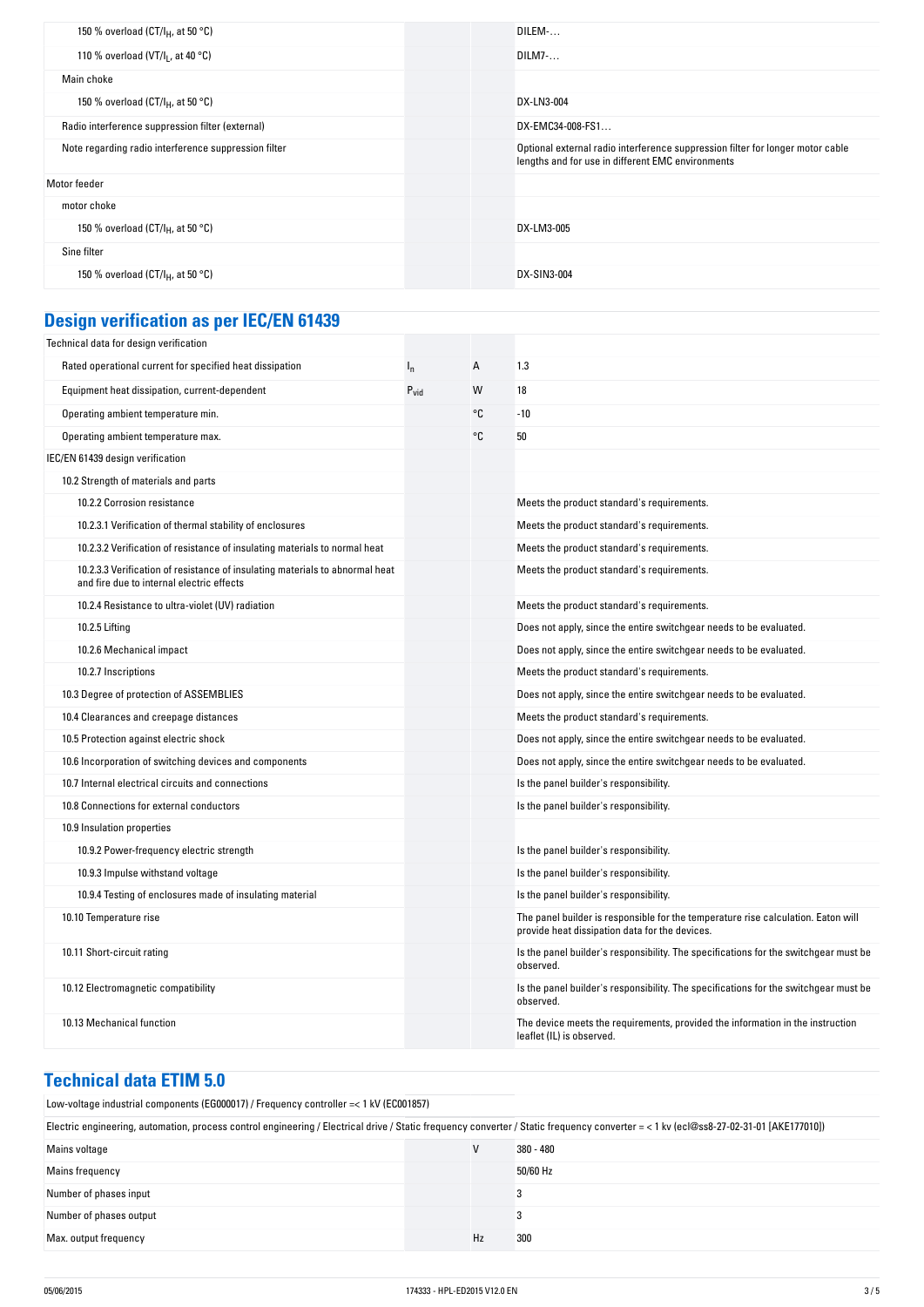| Rated output voltage                                   | $\mathsf{V}$ | 400          |
|--------------------------------------------------------|--------------|--------------|
| Measuring output current                               | А            | 1.3          |
| Output power at rated output voltage                   | kW           | 0.5          |
| Max. output at quadratic load at rated output voltage  | kW           | 0.5          |
| Max. output at linear load at rated output voltage     | kW           | 0.5          |
| With control unit                                      |              | No           |
| Application in industrial area permitted               |              | Yes          |
| Application in domestic- and commercial area permitted |              | Yes          |
| Supporting protocol for TCP/IP                         |              | No           |
| Supporting protocol for PROFIBUS                       |              | No           |
| Supporting protocol for CAN                            |              | No           |
| Supporting protocol for INTERBUS                       |              | No           |
| Supporting protocol for ASI                            |              | No           |
| Supporting protocol for KNX                            |              | No           |
| Supporting protocol for MODBUS                         |              | Yes          |
| Supporting protocol for Data-Highway                   |              | No           |
| Supporting protocol for DeviceNet                      |              | No           |
| Supporting protocol for SUCONET                        |              | No           |
| Supporting protocol for LON                            |              | No           |
| Supporting protocol for PROFINET IO                    |              | No           |
| Supporting protocol for PROFINET CBA                   |              | No           |
| Supporting protocol for SERCOS                         |              | No           |
| Supporting protocol for Foundation Fieldbus            |              | No           |
| Supporting protocol for EtherNet/IP                    |              | No           |
| Supporting protocol for AS-Interface Safety at Work    |              | No           |
| Supporting protocol for DeviceNet Safety               |              | No           |
| Supporting protocol for INTERBUS-Safety                |              | No           |
| Supporting protocol for PROFIsafe                      |              | No           |
| Supporting protocol for SafetyBUS p                    |              | No           |
| Supporting protocol for other bus systems              |              | Yes          |
| Number of HW-interfaces industrial Ethernet            |              | 0            |
| Number of HW-interfaces PROFINET                       |              | 0            |
| Number of HW-interfaces RS-232                         |              | 0            |
| Number of HW-interfaces RS-422                         |              | 0            |
| Number of HW-interfaces RS-485                         |              | $\mathbf{1}$ |
| Number of HW-interfaces serial TTY                     |              | $\bf{0}$     |
| Number of HW-interfaces USB                            |              | $\pmb{0}$    |
| Number of HW-interfaces parallel                       |              | $\pmb{0}$    |
| Number of HW-interfaces other                          |              | 0            |
| With optical interface                                 |              | No           |
| With PC connection                                     |              | Yes          |
| Integrated braking resistance                          |              | No           |
| 4-quadrant operation possible                          |              | No           |
| Type of converter                                      |              | U converter  |
| Degree of protection (IP)                              |              | <b>IP20</b>  |
| Height                                                 | mm           | 230          |
| Width                                                  | mm           | 45           |
| Depth                                                  | mm           | 168          |
| Relative symmetric net frequency tolerance             | %            | 5            |
| Relative symmetric net current tolerance               | %            | $10$         |
|                                                        |              |              |

#### **Approvals**

| <b>Approvais</b>         |                                                                     |
|--------------------------|---------------------------------------------------------------------|
| <b>Product Standards</b> | UL 508C; CSA-C22.2 No. 14; IEC/EN61800-3; IEC/EN61800-5; CE marking |
| UL File No.              | E172143                                                             |
| UL Category Control No.  | NMMS, NMMS7                                                         |